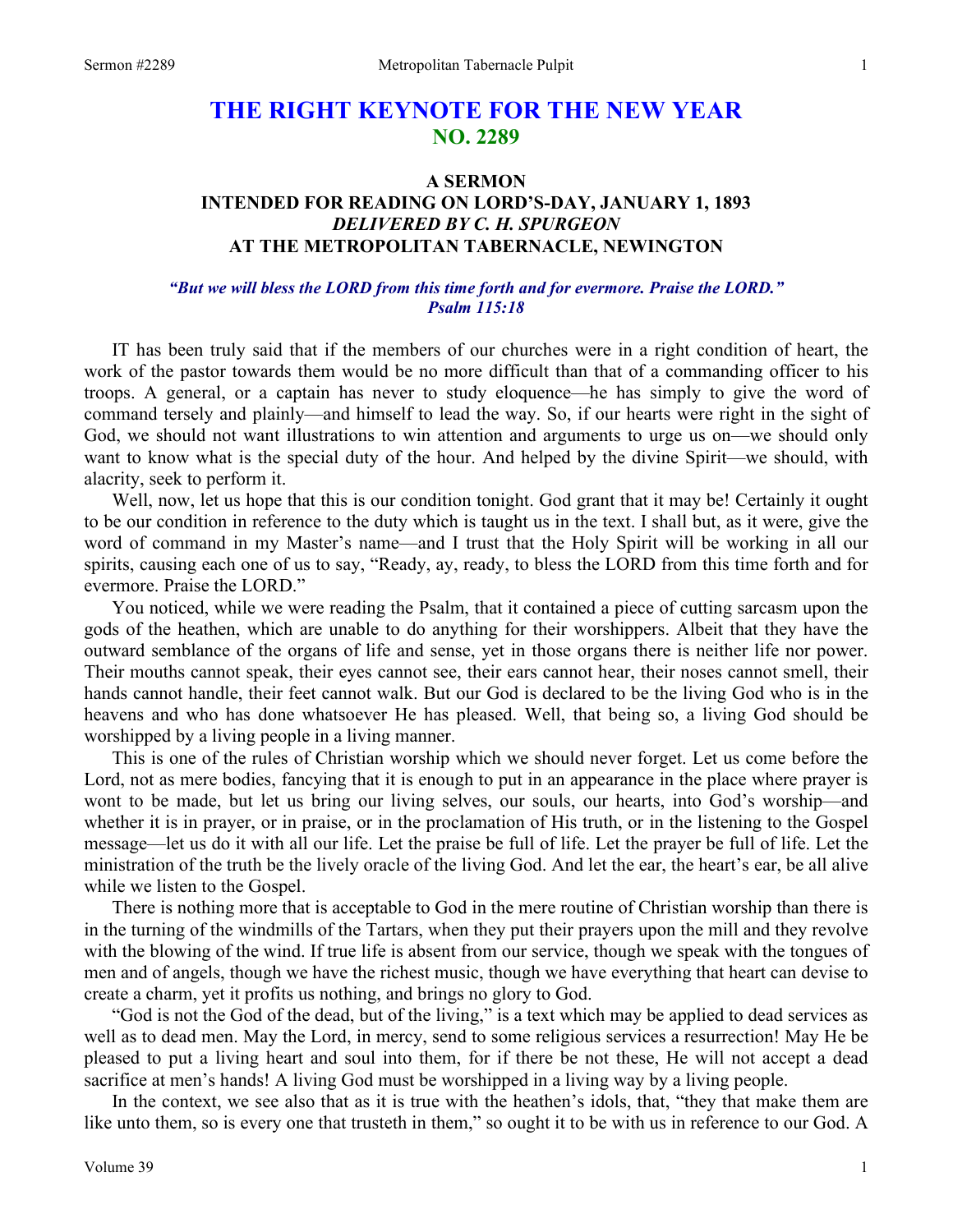living God should have a living people and a blessing God should have a blessing people. He has blessed us with unspeakable favors. He is always blessing us. It is not possible for us to compute the amount of blessing which He is constantly bestowing upon us.

Therefore, "Bless the LORD, O my soul: and all that is within me, bless his holy name." If He exalts you with His favor, take care that you do exalt Him with your praise. If He enriches you with His blessings, bring you your blessings and offer them at His feet, as the wise men brought their gold and frankincense and myrrh, and laid them as tribute at the feet of the newborn King.

Bless a blessing God. What can be more congruous? As the echo answers to the voice, so let our blessing of God answer to the blessing we have received from God, even as Paul puts it, "Blessed be the God and Father of our Lord Jesus Christ, who hath blessed us with all spiritual blessings in heavenly places in Christ: according as he hath chosen us in him before the foundation of the world."

This, then, is the work that is to occupy us tonight, and the work in which we shall continue, I trust, from this time forth and forevermore. Living unto the living God, time and eternity will be spent in blessing the blessing God.

Notice, in the text, which is clearly intended to excite us to praise, first, *a mournful memory*, suggested by the word "but." Secondly, *a happy resolution—*"we will bless the LORD." Thirdly, *an appropriate commencement—*"from this time forth." And then, fourthly, *an everlasting continuance—* "and for evermore. Praise the LORD."

**I.** First, then, there is in the text the trace of A MOURNFUL MEMORY. Read the preceding verse, without which we do not get the sense of this one to the full. "The dead praise not the LORD, neither any that go down into silence. *But* we will bless the LORD from this time forth."

The mournful memory is that of those who, at one time praised the Lord with us, and exulted in His holy name, *during the past year some have been numbered with the dead*. There are gaps in our ranks, my brethren, which death has made during the past year. Some have been taken from us whom we could ill spare, as we thought, but they were, nevertheless, wanted up above. He who bought them had a better right to them than we had and His prayers prevailed over ours, as they always should.

We said, "Father, we will that they whom thou hast given us be with us where we are." But Jesus prayed, "Father, I will that they also, whom thou hast given me, be with me where I am." And they have gone. He had the best right to them and we can only say, "It is the LORD: let him do what seemeth him good."

But as far as this world is concerned, they who have been taken from us do not praise the Lord, save that, being dead, they speak by the recollection of their holy lives, and their memory is sweet, like incense that has been burned, and leaves a perfume behind. Save for this, "The dead praise not the LORD, neither any that go down into silence."

I know that in heaven they are praising Him. They have been added to the orchestra above and have helped to make it complete. Fresh songsters are there before the everlasting throne of God, but here they cannot swell our praises. Their bodies sleep beneath the green sward in the silence of the tomb.

As I look round the different parts of the Tabernacle—my eye being better able to distinguish the gaps than some of yours are, because I rather know something of all, and each of you knows but a part of this great congregation—as I look around, I notice where sat one whose eye was full of glances of delight whenever the name of Jesus was mentioned. I have heard him speak in his Master's praise most sweetly and yet tearfully, but I shall never hear him here again. I looked into his tomb but a few days ago. He has gone down into silence so far as his body is concerned.

There was another dear worker who was always here, I might say that he was always everywhere where there was anything to be done for Christ. And we went to his grave also, and we laid him in the silent tomb. During the year I suppose some seventy or eighty of our number have gone over to the majority—I mean, seventy or eighty of those who were actually members of the church, besides those who, I trust, loved the Lord, although they had not confessed His name in baptism and united with His people in church fellowship.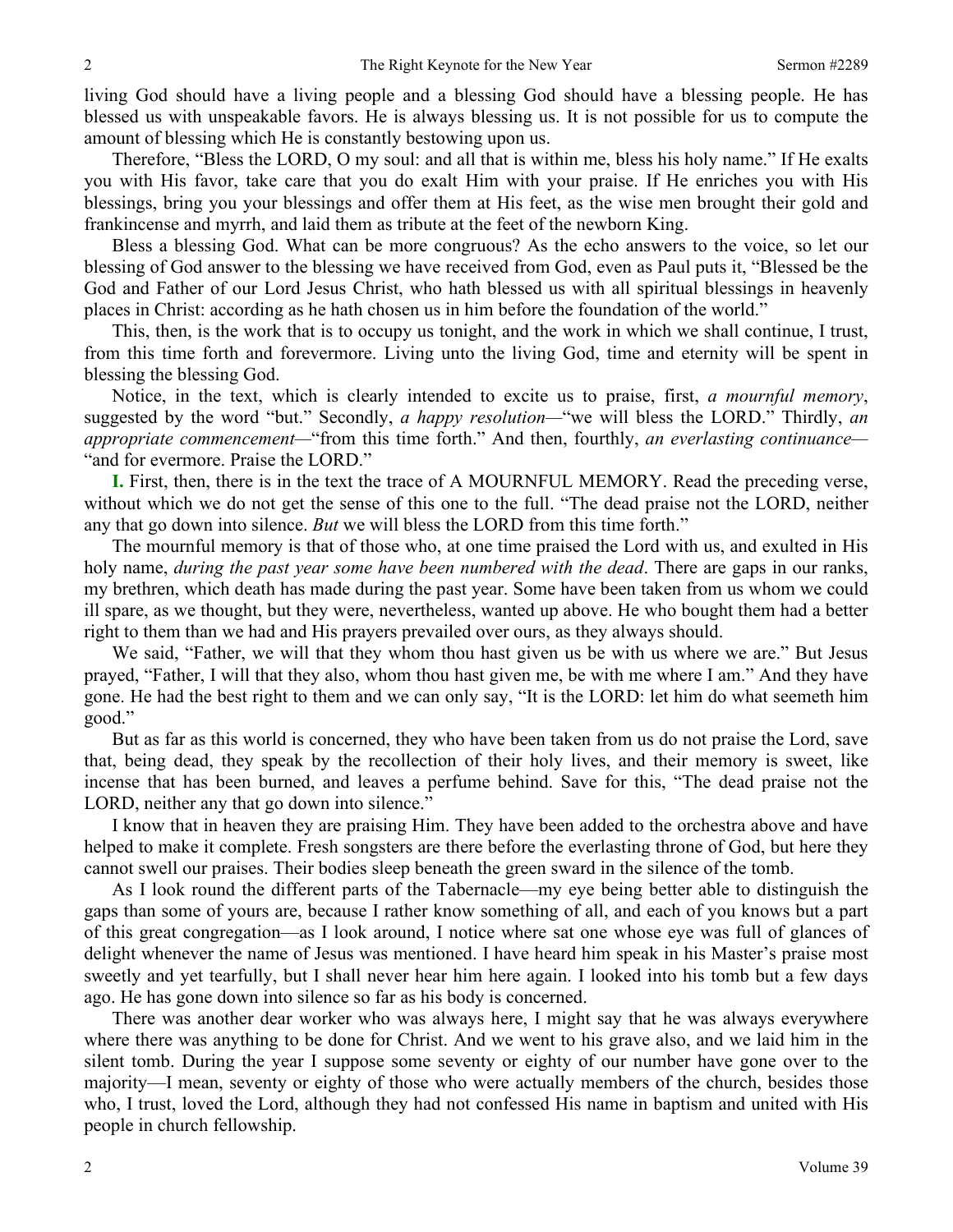They have gone over to the great host above—and there are so many the fewer here. Well, what saith this to us? I will not imitate Dr. Watts, and say,—

#### *"Hark, from the tombs a doleful sound!"*

I think we hear too many doleful sounds from the tombs. But I hear a lively, earnest sound, and it says, "Brethren, keep up the song of praise unto the Lord. Do not let the music falter. Our voices are gone from among you—sing, therefore, each of you, the more sweetly and loudly to make up for our absence from the earthly choir."

Now that so many saints have gone home, *there are so many the fewer on earth to praise the Lord*. O you who have recently come into the church, you who have been baptized for the dead to fill up the gaps in our ranks, be you earnest, with your loud hosannas, to bless and magnify the name of the Lord. Brethren, let us take a blessed revenge on death, and if he takes from our numbers, let us, as God helps us, increase the real efficiency of the church by each of us endeavoring to become double what we formerly were in the service of our Master.

O Death, you have struck down a songster who used to sing at my side, but my voice shall be louder than before! I will make music for us both and there shall yet come another to fill his place. And so there shall be three songs instead of two—and God shall be a gainer on earth and a gainer in heaven by the loss which death seemed to cause to Christ's church.

They are going one after another, my brothers and sisters. They are gathering homeward one by one. The most useful, the most mighty in prayer, the most holy, the very pillars and strength of the church are going, and as a brother said the other day, "When so many good ones are going, what can we do better than pack up and go with them?" As each one goes, we feel almost inclined to say what the disciples said concerning Lazarus, "If he sleeps, he shall do well." And to add, with Thomas, "Let us also go, that we may die with him."

But I am of another mind and I say, "No, if there are so many going, let us ask to be allowed to stay, for this great fight has to be fought out somehow, and if some of the troops have fought the good fight, and exchanged the sword and shield for the palm branch and the harp, let us who are left pray with all our might unto the Lord God of Hosts to strengthen us in this day of battle, that we may not go till we have finished our part of the fight, and have been the means of calling others to prolong the blessed struggle by which victory shall be given to the name of Christ."

By the thought, then, of the many dead who cannot any longer praise God amongst us, let us be stimulated to bless the LORD from this time forth and forevermore.

There comes up in my mind, however, another reflection, that, as others are gone, *we ourselves shall also go soon*. "The dead praise not the LORD, neither any that go down into silence." O brethren, if we are called to preach, it is only for a little while! We have not an indefinite period in which to be wise to win souls. Our work must be done soon or it will never be done.

O teachers, you must win your children for Christ soon, for you are not to live a thousand years to go on seeking the little ones! They must be brought to Jesus soon or they will not be brought by you, for you will have passed away. O all you Christian people who love your Lord, be busy in those sacred works which can only be performed on earth, for angels cannot clothe the naked or feed the hungry. No angel can be a Dorcas to make garments for the poor. These things are for this life—these modes of praising God are only for time—there are others for eternity. But these are for this life and to these we have to attend as long as we are here.

To keep the church of God on earth, the church militant, in good marching order, and good working condition, and so to glorify God here, is what we must do now, and do it soon. For "the night cometh when no man can work." I wish we all felt more that we are dying men. The sound of the chariot wheels of eternity should make us quicken our pace.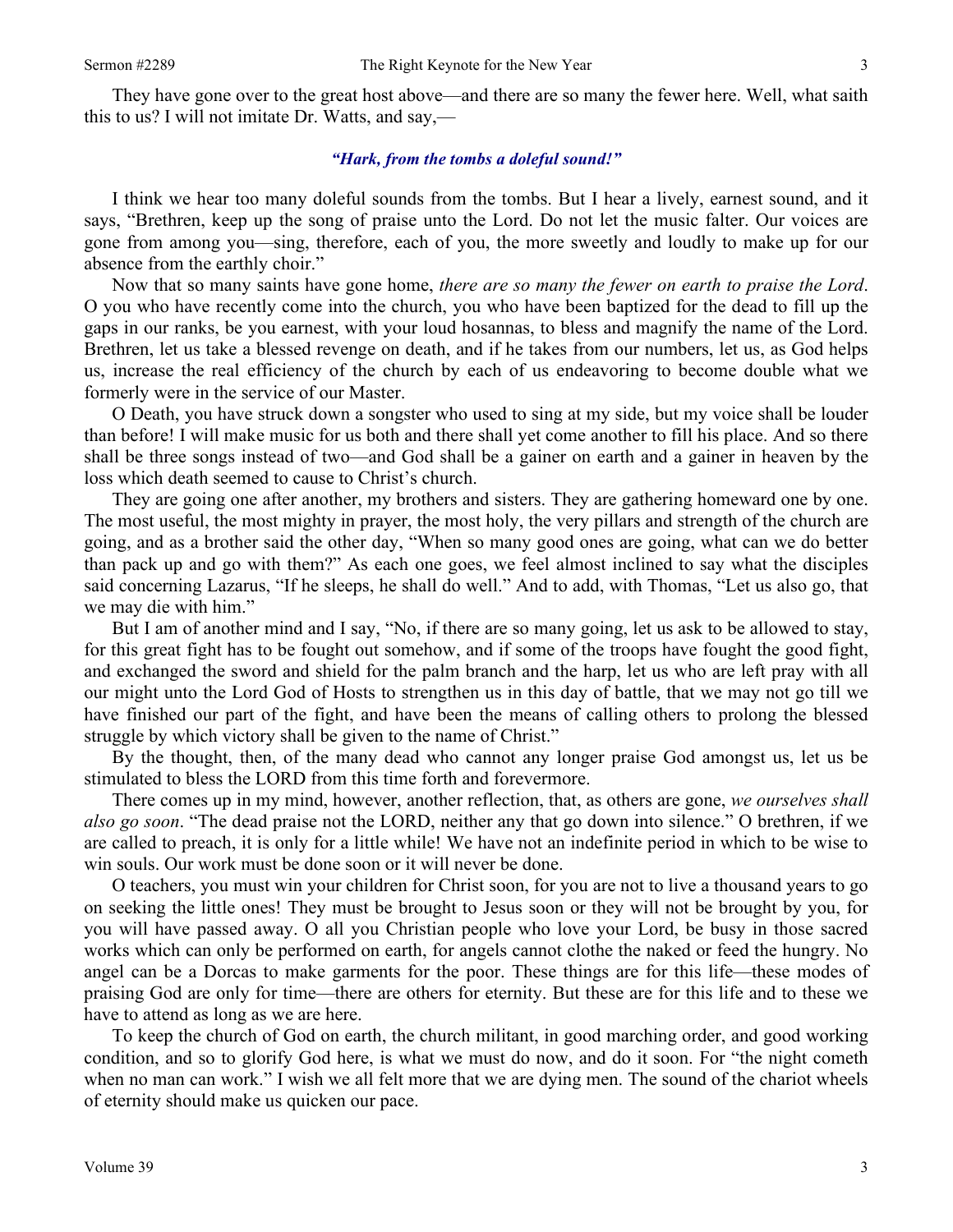If you could often look through the heavenly telescope and see the judgment seat, the great white throne in the heavens, and the assembled multitude, and yourself rendering up your books of account to the last great Examiner, some of you would live far differently than you do. God help us to do so and by the recollection of this "*but*," though it comes over us like a cloud tonight, let us be quickened into the immediate and joyous work of blessing and magnifying the Most High!

**II.** Let us now go to our second point which is this—A HAPPY RESOLUTION. "The dead praise not the LORD, neither any that go down into silence. But *we will bless the LORD*."

"We will bless the LORD," for it seems to us to be the very thing for which we were created. This is the flower of our being. We are never happier, surely, never more developing what God has put into us by His grace, than when we are praising and blessing Him.

*We will bless the Lord by our songs*. They shall be more frequent than they have been. Brothers and sisters, do you sing as much as you might? Do you sing at work, and do you sing in the household, and do you sing on your beds? I have known some who have managed to live always singing.

It was my joy to know an old man, a very old man, who was famous in the village where he lived because, as he walked the streets, he was always humming a little bit of a hymn. He was a grand old Methodist of the grand old days—and he had always some glorious hymn that he would go along tooting as he went about the streets. And he sang himself to bed and sang himself to sleep, and I was going to say, sang himself awake—he was scarcely awake before he began to sing again. It was all singing with him.

Now, you know how the worldlings sing. You cannot be quiet in your beds, at night, because of the noise they make in the streets. Let us be as ready with the songs of Zion as they are with the songs of Gomorrah. Let us magnify the Lord with our songs far oftener than we have done.

Then, let us magnify the Lord *in our daily talk and conversation*, while we speak about Him. Never speak badly of His name. Some of you do. There is sometimes a grumbling at His providences. There is a fretting at the trials He sends. There is a complaining about all sorts of things. But you who love Him, begin from this night to bless Him by speaking well of His name.

Bless Him for everything. Bless Him for the bitters, bless Him for the cold, bless Him for poverty and sickness. "That is a hard thing to do," say you. Yes, but it is a sweet thing to do—it will be as comforting to yourself as it will be glorifying to God.

Begin to praise Him *in the tone of your spirit*. May God the blessed Comforter help you to do it by a calm, equable frame of mind, by a divine placidity of temper, by a complete subjection of the will to Him so that you shall not feel it to be subjection, but find it to be your delight that the Lord should do with you whatever pleases Him!

It is bliss to praise God so that our very thoughts praise Him, not by effort, but as flowers pour out their perfume, so that our inmost soul praises Him, just as the birds do sing, not as if it were task-work, but because it cannot help it. Was it not made to sing? And so it sits on the bare bough, before the spring has yet developed the green leaf and opening bud, and it sings even amid the frost and snow—and wakes us up in the spring morning with its hymn of praise to its Creator.

"Its," I said, but I mean a thousand of them—winged choristers praising and blessing God, not because they are told that they ought to do so—but because it is their intense delight to pour out their music. Oh, that we were little birds, made always to sing God's praise! Oh, that we were drops of dew, forever sparkling in the light of God's love!

I like to look at the lilies, sometimes, and think how they worship God. They never study a sermon, or compose a hymn, or weave a rhyme, or even think*—*but they serve God by standing still and showing themselves, and breathing out their sweet perfume to the winds. Oh, to be full of God, till, at last, you bless Him even by existing, till life becomes a psalm and even breathing becomes a hymn of praise unto the Most High, in whom we live, and move, and have our being! Blessed be His name, we will bless the Lord from this time forth, in some such way as that, as He shall help us!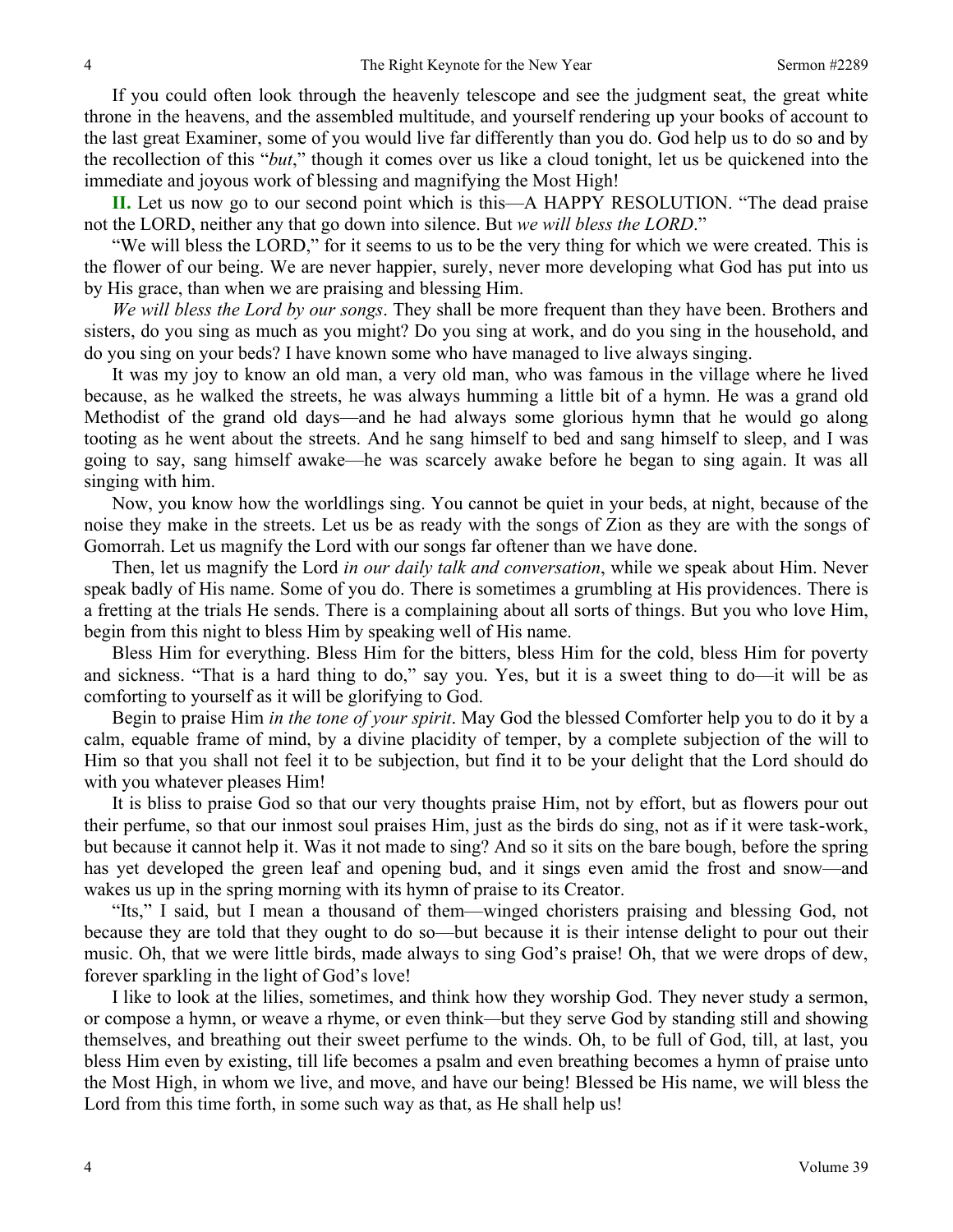For, dear brethren, we may well bless the LORD *because we are alive*. That "*but*" suggests that, since others have gone, we should bless Him that we live. I do not know whether I would not as soon have been in heaven as here, but still, to abide in the flesh for a while may be more needful for some, and therefore I am glad to be alive.

And some of you with your children about you, with many dependent upon you, should thank God that while you are needed here you are spared here—and you should thank Him who has kept you. You might have been killed in some accident. You might have been smitten down, as many have been this year, by contagious disease. You might have been in such pain tonight that death would have seemed a relief to you. Bless the Lord that it is not so. Bless Him that you live. O God, our Creator and Preserver, we will from this time forth bless You that we are alive!

Then bless God *because of life spiritual*, for there is something in that calling for devout gratitude, for to live, and yet not to be alive spiritually, is to be a walking corpse, an animated dunghill, a Lazarus who by this time stinks, and yet is not in his grave. It is a horrible thing to be going about in this world with eyes that do not see God, and with ears that never hear His voice when He is speaking everywhere, and with a heart that never responds to His divine love. Better not to be, than to be and yet not know the greatest and best of beings. Let us bless God that He has quickened us into spiritual life, for it was not so with some of you a long while ago.

Nay, it is but a few months since some of you were made alive, and this new year may remind you of some former new years, and of how they were spent, and into what condition you brought yourselves. O Lord, our state of spiritual death does not bear thinking of, except we wet the page of memory with many tears! Blessed be Your name, You have delivered us from the bondage of corruption and brought us into newness of life, therefore will we bless You from this time forth and forevermore!

And let us bless the Lord because, according to the Psalm, *we have been blessed of Him*. Read again the twelfth verse, "The LORD hath been mindful of us: he will bless us." Now, it is not only according to the Psalm, but it is also a matter of fact. "The LORD hath been mindful of us." I do not know your histories, dear friends, as you know them, but I should like you to pull out your pocketbooks and your diaries, and just look down them. How many times has the Lord been mindful of you during the past year? I could tell of many interpositions of His divine love on my behalf, but I will not do so at this time. I will bless His name in secret for His lovingkindness towards His unworthy servant.

A good old woman used to hear people speak about their Ebenezers, or stones of help, in remembrance of God's mercy, but she said that when she looked back on hers, she thought she was looking back on a wall. They were set so closely together that they seemed to make a wall on the right hand and on the left of all her pathway. Well, that is just like mine. I am such a debtor to divine mercy that if I could but pay half a farthing in the pound, I should need to give fifty million times more than I am, or ever hope to be, worth. Oh, what I owe Him!

Rutherford speaks somewhere of his soul going right down in the stream of God's love, not floating in it, but sinking, foundering, going down, till mighty love went over the masthead of his soul. And such do I feel that our gratitude ought to be. The ocean of God's love rises above us so as altogether to swallow us up. The Lord has done such great things for us that if we do not bless Him, the very stones we walk on in the streets might cry out against us, and every beam in the wall might groan in the night to think that it sheltered such an ungrateful sleeper.

Oh, the mercy, the forgiving mercy, the abounding mercy, the ceaseless mercy of the living God! What tongue can ever tell it? Surely the poet did not strain metaphors too much, or use hyperboles, or push them too far, when he said,—

> *"But oh, eternity's too short To utter half Thy praise!"*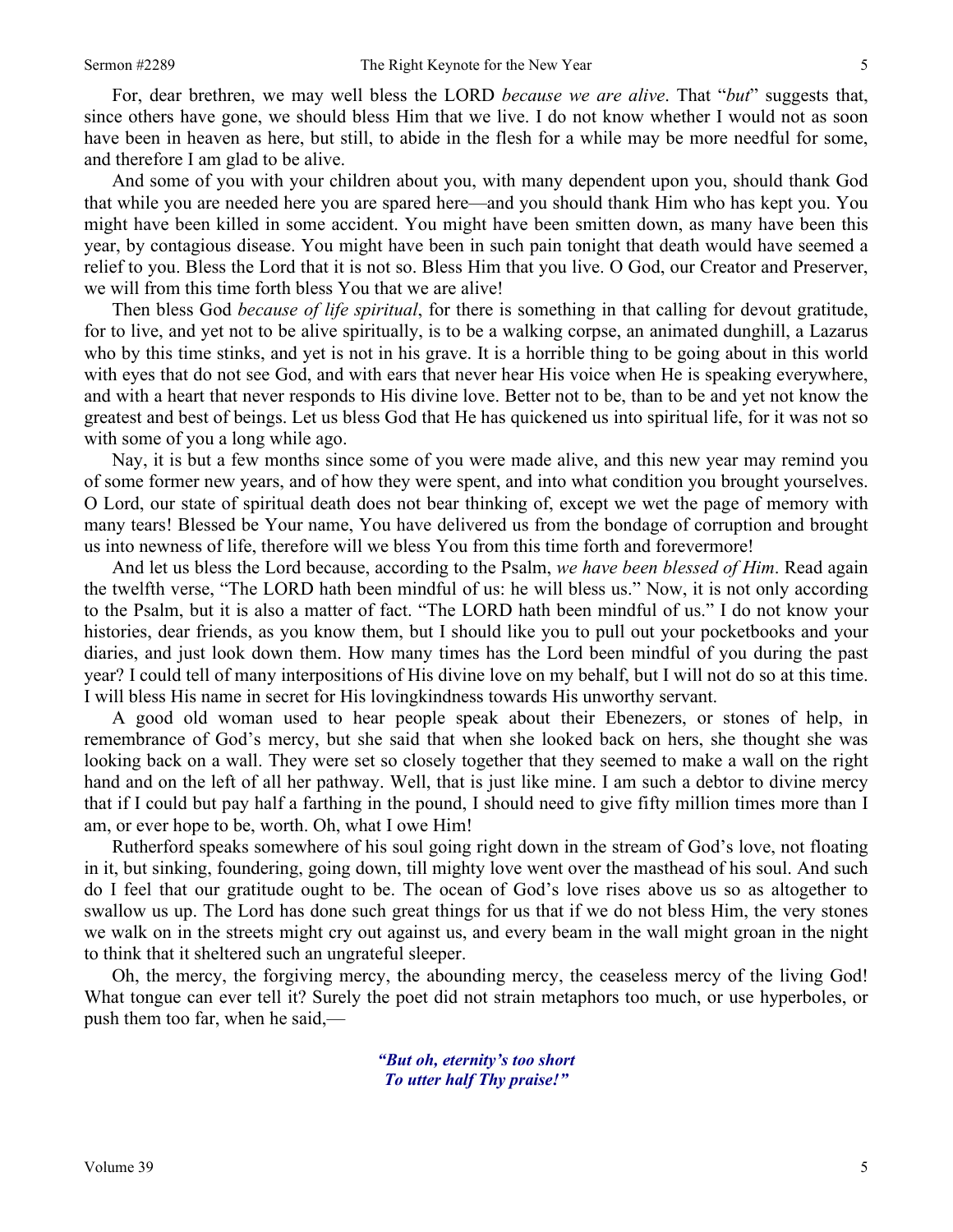Again, we ought to praise the Lord, according to the Psalm, *because He will bless us*. You must have noticed that the psalmist expressed that idea several times in different forms—"He hath been mindful of us: he will bless us." This is a very sweet duty to which I would exhort you, to bless the Lord in the prospect of what He is going to do.

Come, let us weave songs out of tomorrows! We will not boast of them, but we will bless God for them. Let us praise Him for all the love and kindness that is going to be with us through all the year that is just beginning. Troubles will come, but the Lord will deliver the godly out of them all. Tribulation will be our portion, but in Christ we shall have peace.

Perhaps we shall go home this year—if we are to do so, let it not cause us even so much as one single fear, but let us put that into the song and bless the Lord for gates of pearl and harps of gold—so soon to be the heritage of His unworthy children.

**III.** Now I must be brief on the other points, but I want to delay a minute or two on the third head, which is AN APPROPRIATE COMMENCEMENT—"From this time forth."

When is the time to begin to praise God? *Now*, brethren, *now*—"From this time forth." You see, it was just then that the heathen were saying, "Where is their God?" *When God is blasphemed by others*, then let His people praise Him. Whenever you hear anything said against God, any note of blasphemy or skepticism, then say, "We will bless the LORD from this time forth."

Always feel as if you were called upon to make some recompense to the blessed name for the dishonor which the adversary has done to it. I think there will be less swearing in the world if we always do that, for the devil will tell his children to leave off when he finds that every time they curse, we bless God all the more.

Whenever you hear that a bad book has come out—whenever you hear that some scientific man has been saying something that will mislead the unwary, say, "We will bless the LORD from this time forth. We will have a new song because of that. We will make some kind of amends to God's great name because of all the calumny that is cast upon it."

So let us do it *whenever we have a sense of mercy*. He has been mindful of us, therefore from this time forth, we will praise His name. Do you feel as if He had done great things for you, whereof you are glad? Is your heart leaping tonight because of some special mercy? Then let this be your sweet resolve, "We will bless the LORD from this time forth."

I think that we ought to praise the Lord *from the first moment in which we know our sins are forgiven*, the first moment in which we have peace with God through our Lord Jesus Christ, and then *from every period of spiritual enjoyment*. You who are about to be baptized may well say, "We will bless the LORD from this time forth, from the time when we come forward to confess our faith in Jesus, when we put on Christ by public profession of allegiance to Him."

From every season of coming to the communion table, from every hallowed night of wrestling prayer, from every time you climb the mountain of transfiguration and behold your Master's glory, ay, and from every Gethsemane's night, when you strive almost in vain to watch with Him one hour—even then, say, "From this time forth we will bless Him."

I am sure that I may claim that *the beginning of another year* is a good time to begin blessing the Lord. For the mercies of another year, the forgiveness of another year, the provision, the instruction, the guidance, the supplies of another year, for the mercies of the year on which we enter with good heart of hope, for all our fears which have been averted, for all our hopes which have been fulfilled, for all that we have learned, for all that we have experienced, let us carry out this happy resolution that, from this time forth, we will bless the LORD.

Oh, how I wish that I could put this resolution into the hearts of some people whom I know! I hope they are Christians, but you know, they were born on a bleak day and they always speak with lips of frost. You are never many minutes with them but you hear grievous complaining. Dear brother, how would it do for you to say, "From this time forth I will bless the LORD"?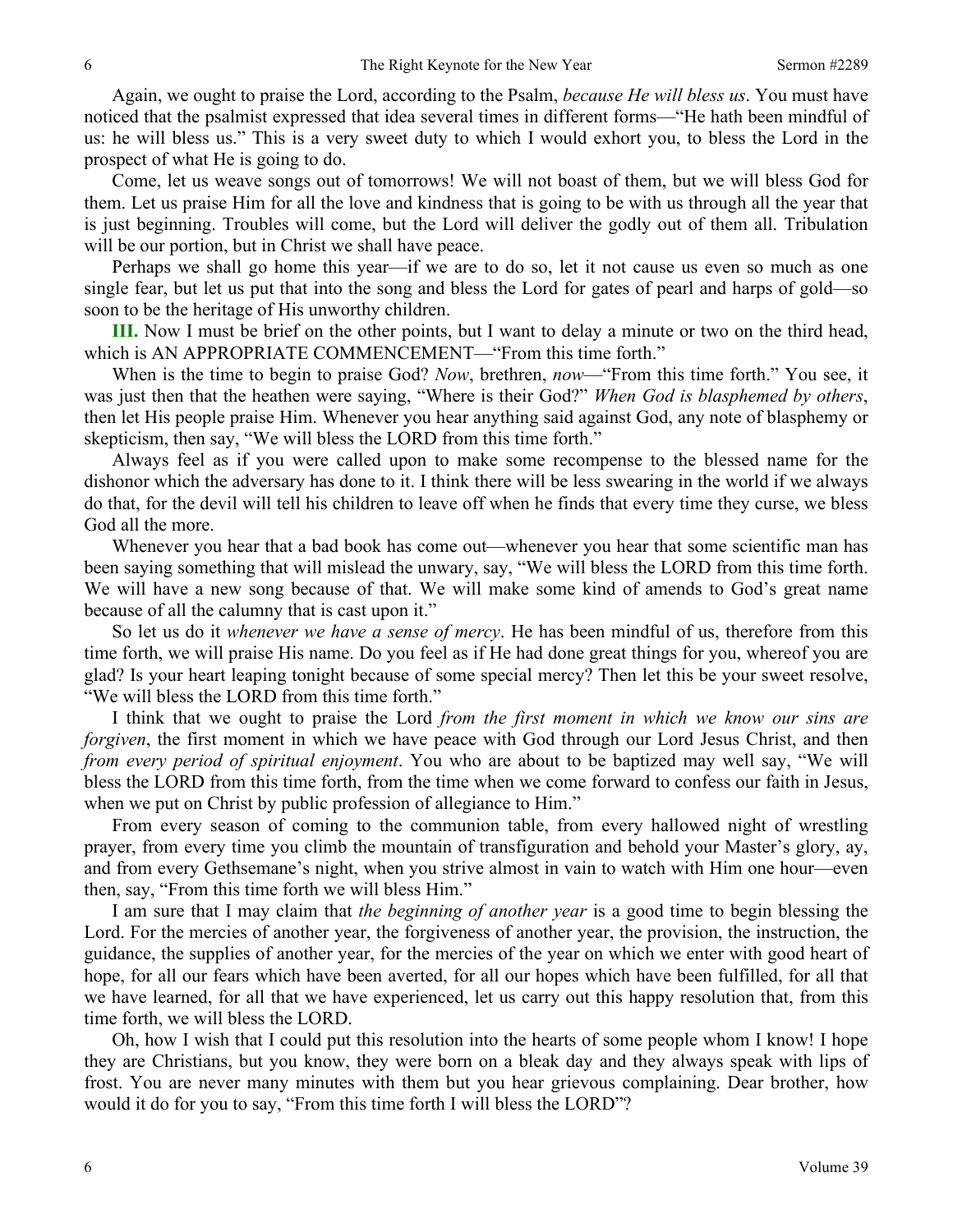We do know some who, like myself, are depressed by this horrible wintry weather. We get to feel all our bones aching and we are very apt, when we are full of rheumatism, to begin to talk about it. Come, my sister, come, my brother, let us have done with that theme, and say, "From this time forth we will bless the LORD."

I know the style of talk that is very frequent—"Never was there such a dull time for trade. Business is worse than I ever knew it. Everything is going to the bad. There are wars and rumors of wars, and the world is coming to an end, and I do not know what is not going to happen." Well, brother, if you like that strain, you must keep on at it, but as for me, and you, too—I really think that it would be better if we were both to say—"From this time forth we will bless the LORD."

We have strummed away long enough on that sackbut—let us begin to play on the psaltery and the harp of a solemn sound. We have too long been singing,—

> *"Lord, what a wretched land is this, That yields us no supply! No cheering fruits, no wholesome trees, Nor streams of living joy. But pricking thorns through all the ground, And mortal poisons grow; And all the rivers that are found With dangerous waters flow."*

Let us go on to the next verse and sing,—

*"Yet the dear path to Thine abode Lies through this horrid land. Lord, we would keep the heavenly road, And run at Thy command!"* 

Let us begin to sing of the path, and the Guide, and the home to which we are going. We are a day's march nearer home, a year's march nearer home, so from this time forth let us bless the Lord.

**IV.** And then comes, lastly, AN EVERLASTING CONTINUANCE—"We will bless the LORD from this time forth *and for evermore*."

I was born in a county where there were many old-fashioned people and I am old-fashioned myself. Whenever I read my Bible and find that it says "everlasting" or "evermore," I believe that it means what it says. Of course, I have lived in a world in which I am informed that it does not mean anything of the kind—that it means a very short period—or a period longer or shorter according as circumstances may happen.

I am afraid I shall never learn this new lingo. I never mean to try to learn it, so I am sure that I never shall be able to understand things the wrong way upwards, as the wise men now do. "Everlasting" will be everlasting with me forever and ever, I can tell you. And it will find me, at any rate, a believer in eternity as being that which never has an end. I believe that those who think differently will have to come round to the opinion that I have found in the Word of God. At any rate, if we are to agree, they will have to do so, for I shall never come round to their view.

Now, then, the expression, "We will bless the LORD from this time forth and for evermore," means that *our praise shall have no end to it*. "For evermore," means eternity, I believe, and I pray God that we may make it to mean eternity in our praise "from this time forth and for evermore." Falling from grace shall not come in to make us cease praising and blessing the Lord. We began to praise Him, not in the strength of nature, but in the strength of grace—and that strength will not exhaust itself, for it will be renewed day by day—so that we shall be able to bless the Lord forevermore.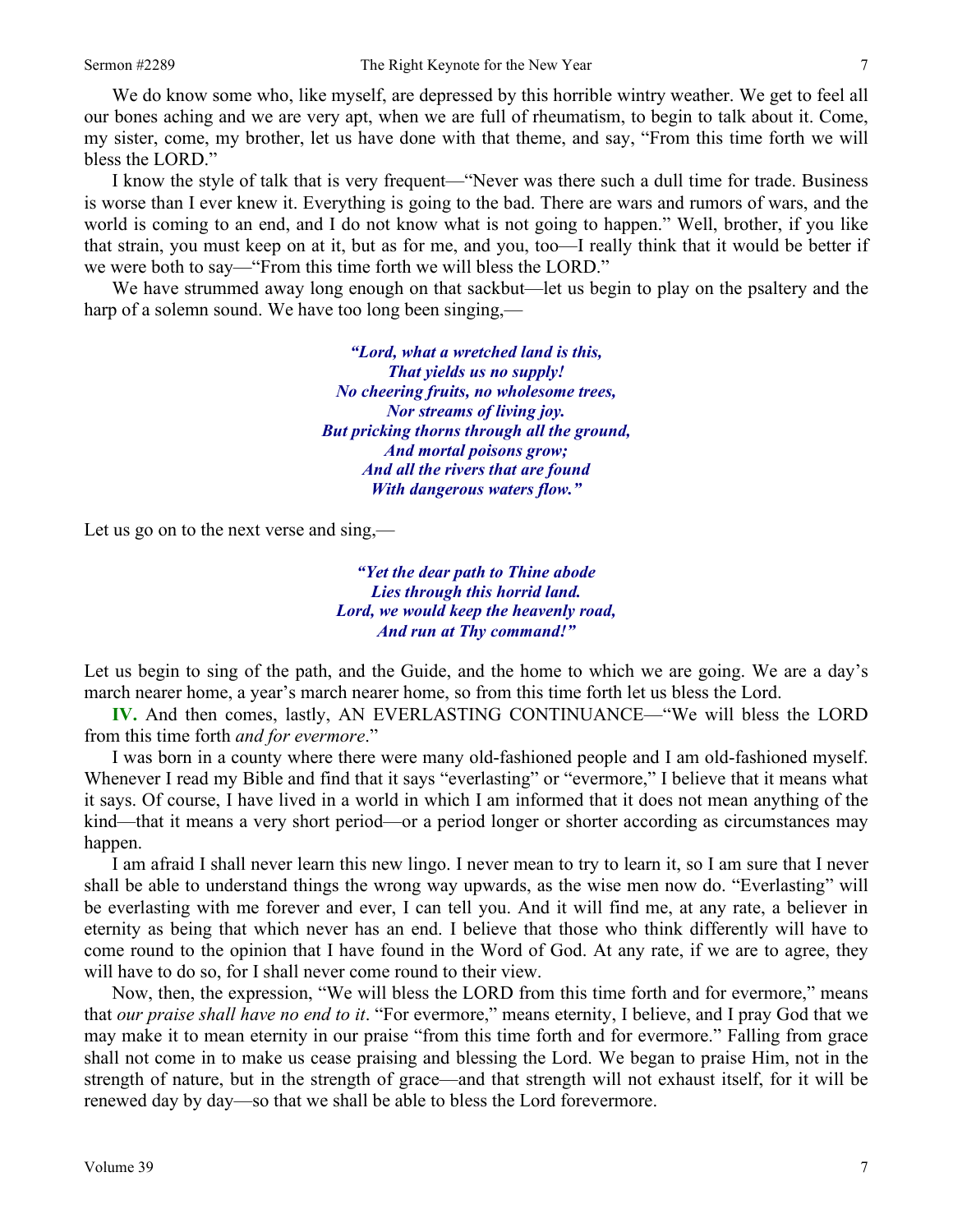*Death itself shall not stop us from blessing God*. Nay, it shall but increase the choir and sweeten the harmony. We shall love the Lord more and praise Him better when death shall have divested us of these tongues which now are impediments to the highest praise—and shall have given us the power to speak without lips and tongues in a nobler language before the throne of God—

#### *"My God, I'll praise Thee while I live, And praise Thee when I die, And praise Thee when I rise again, And to eternity."*

Dear brethren in Christ, if we are in the right state of heart, *there is not a time when we could leave of blessing the Lord*. When shall we cease to bless Him? When He leaves off blessing us? That will never be. When we leave off being in debt to Him? That can never be. When He ceases to be worthy of blessing? That cannot be. Or when the life of grace within us ceases to recognize His blessedness? That also cannot be, for it shall be in us "a well of water springing up into everlasting life."

Leave off praising Him? O brothers, sisters, never, never, never, not even for the time in which a clock might tick once! Go on praising Him, if He shall take you up to the bed of sickness—if every limb shall be a mass of pain, if every nerve shall be a highway for a crowd of pains to travel on—yet still go on blessing and praising and magnifying Him, for this is His due.

When we have praised Him best and most, we have not given Him what He deserves. Let us fill this house of prayer with our praise and thanksgiving tonight. The Romanist sets his incense on fire and fills the whole place with the smoke thereof. Oh, let there go up to God from our grateful hearts a cloud of the smoke of praise unto His blessed name! Blessed be the Father, and the Son, and the Holy Spirit, from this time forth and forevermore!

If any man cannot join in that praise, let him recollect that he is not fit to live, nor fit to die—for to die without praising God and to rise again—would be to remain in a state in which he could not possibly enter heaven, since the one occupation of heaven is magnifying and blessing and praising the Lord forever and forever. Let such a one seek the Lord now. Let him trust in the Lord Jesus Christ. Then he shall be saved and he will be able to join us in saying, "We will bless the LORD from this time forth and for evermore. Praise the LORD."

### **EXPOSITION BY C. H. SPURGEON**

## *PSALM 115*

**Verses 1-3.** *Not unto us, O LORD, not unto us, but unto thy name give glory, for thy mercy, and for thy truth's sake. Wherefore should the heathen say, Where is now their God? But our God is in the heavens: he hath done whatsoever he hath pleased.* 

It was very natural that the heathen should say, "Where is their God?" because they had no outward emblem, no visible image, no tangible token—whereas the heathen had their gods many, such as they were, made of wood and stone, so that they asked, "Where is their God?" I think that when that question is suggested, it is a good sign, for it proves the purity of the faith which has cleansed itself from outward symbolism. May men often have to ask of us, "Where is their God?"

But I fear that the people of Israel were brought into so low a state, at times, that this question was also asked in scorn and derision, "Where is *now* their God?" "He was with them when they came out of Egypt. He was with them when they captured Canaan. He has been with them in many a terrible battle, turning to flight the armies of the aliens, but where is *now* their God?"

It is a cutting question under such circumstances. It was so with the psalmist when be said, "As with a sword in my bones, mine enemies reproach me; while they say daily unto me, Where is thy God?"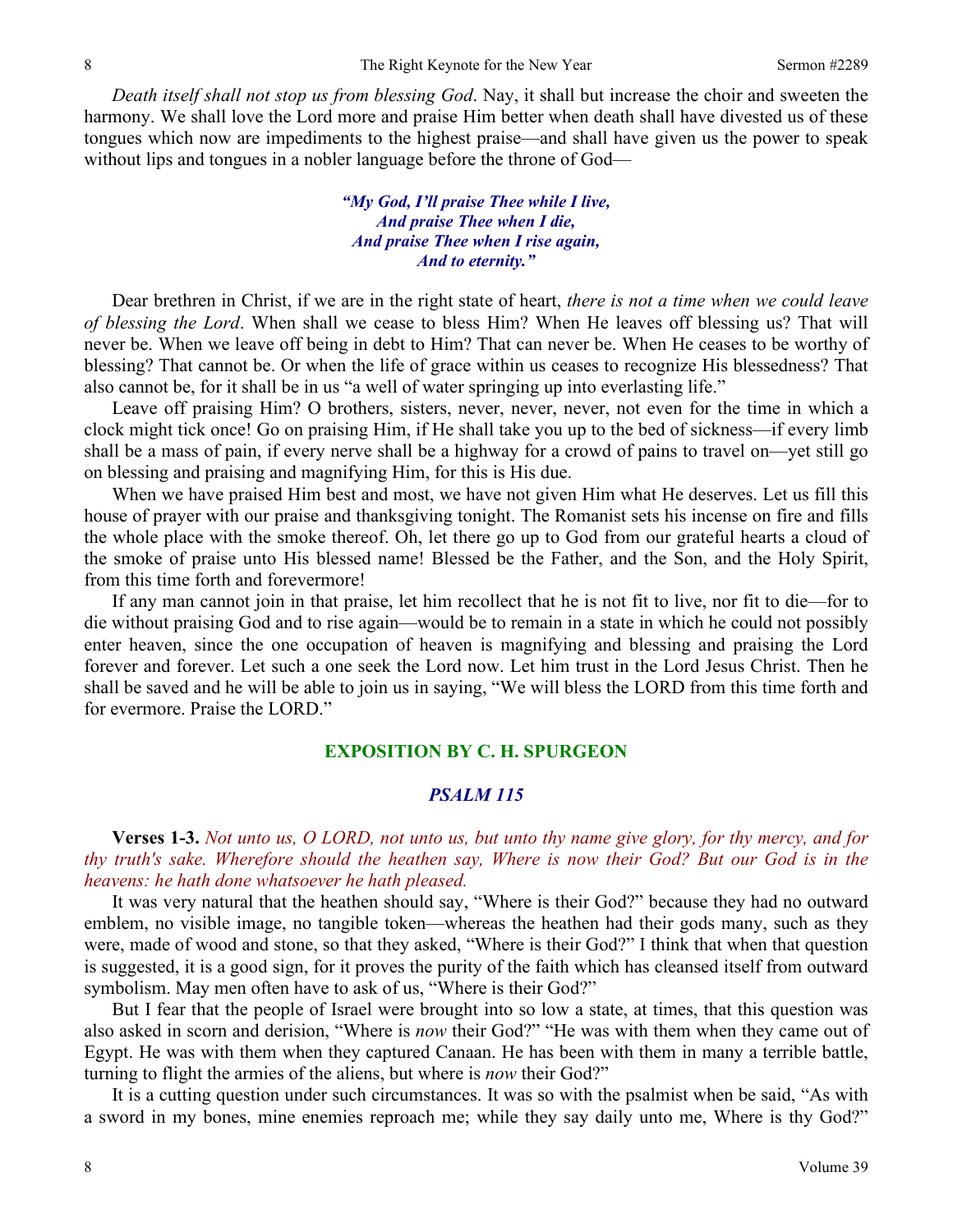"But our God is in the heavens:" where their gods never were. "He hath done whatsoever he hath pleased." The gods of the heathen have done nothing—they cannot do anything.

**4-7.** *Their idols are silver and gold, the work of men's hands. They have mouths, but they speak not: eyes have they, but they see not: they have ears, but they hear not: noses have they, but they smell not: they have hands, but they handle not: feet have they, but they walk not: neither speak they through their throat.* 

It is a grim piece of sarcasm which the psalmist here aims at the idol gods. I do not know, sometimes, whether this is not all that superstition deserves of us—to be utterly laughed at and put to scorn. The spirit of Elijah is not altogether the most Christ-like, and yet even the Christian may well say to the priests of Baal, in derision and contempt, "Cry aloud, for he is a god."

What do they deserve who so degrade themselves as to worship things which their own hands have made—things which can be seen with the eye and touched with the hand? Yet, even in this country, we have thousands who call themselves Christians, who prostrate themselves before idols made in different forms and shapes—yea, and say to a piece of bread that the baker made, "This is our god." Well says the psalmist:—

**8.** *They that make them are like unto them; so is every one that trusteth in them.* 

They are as doltish and as stupid, as blind and as deaf, and as ridiculous as the gods that they make, for no man was ever better than the god he worshipped.

**9-11.** *O Israel, trust thou in the LORD: he is their help and their shield. O house of Aaron, trust in the LORD: he is their help and their shield. Ye that fear the LORD, trust in the LORD: he is their help and their shield.* 

There is real help in the living Jah, JEHOVAH, real protection in Him.

**12.** *The LORD hath been mindful of us: he will bless us;* 

There is a New Year's motto for you. It will go back through the old year, and forward into the new one—"The LORD hath been mindful of us: he will bless us." See how mindful He has been of us all through the past year in a thousand ways. Long before we have known our wants, He has supplied them. He has delivered us from dangers of which we never knew and led us into mercies of which we never dreamed.

**12-13.** *He will bless the house of Israel; he will bless the house of Aaron. He will bless them that fear the LORD, both small and great.* 

Great blessings for small people, and not small blessings for those whom He makes great in Israel.

**14-15.** *The LORD shall increase you more and more, you and your children. Ye are blessed of the LORD which made heaven and earth.* 

This is the Creator's blessing, therefore a real one. Many of you have had the new creation wrought in you—you shall live to see new heavens and a new earth.

**16.** *The heaven, even the heavens, are the LORD'S: but the earth hath he given to the children of men.* 

And they seem as if they meant to keep it, too. The sad thing is that they get the earth into their hearts and so they miss the blessing which the Lord intended them to receive from His gift of it.

**17.** *The dead praise not the LORD, neither any that go down into silence.* 

As far as this world is concerned, no note is heard from the grave.

**18.** *But we will bless the LORD from this time forth and for evermore. Praise the LORD.* 

So let us do tonight. Let us have an extra psalm of praise to the Lord who has brought us safely through another year.

## **HYMNS FROM "OUR OWN HYMN BOOK"—1,039, 118, 116, AND THE DOXOLOGY**